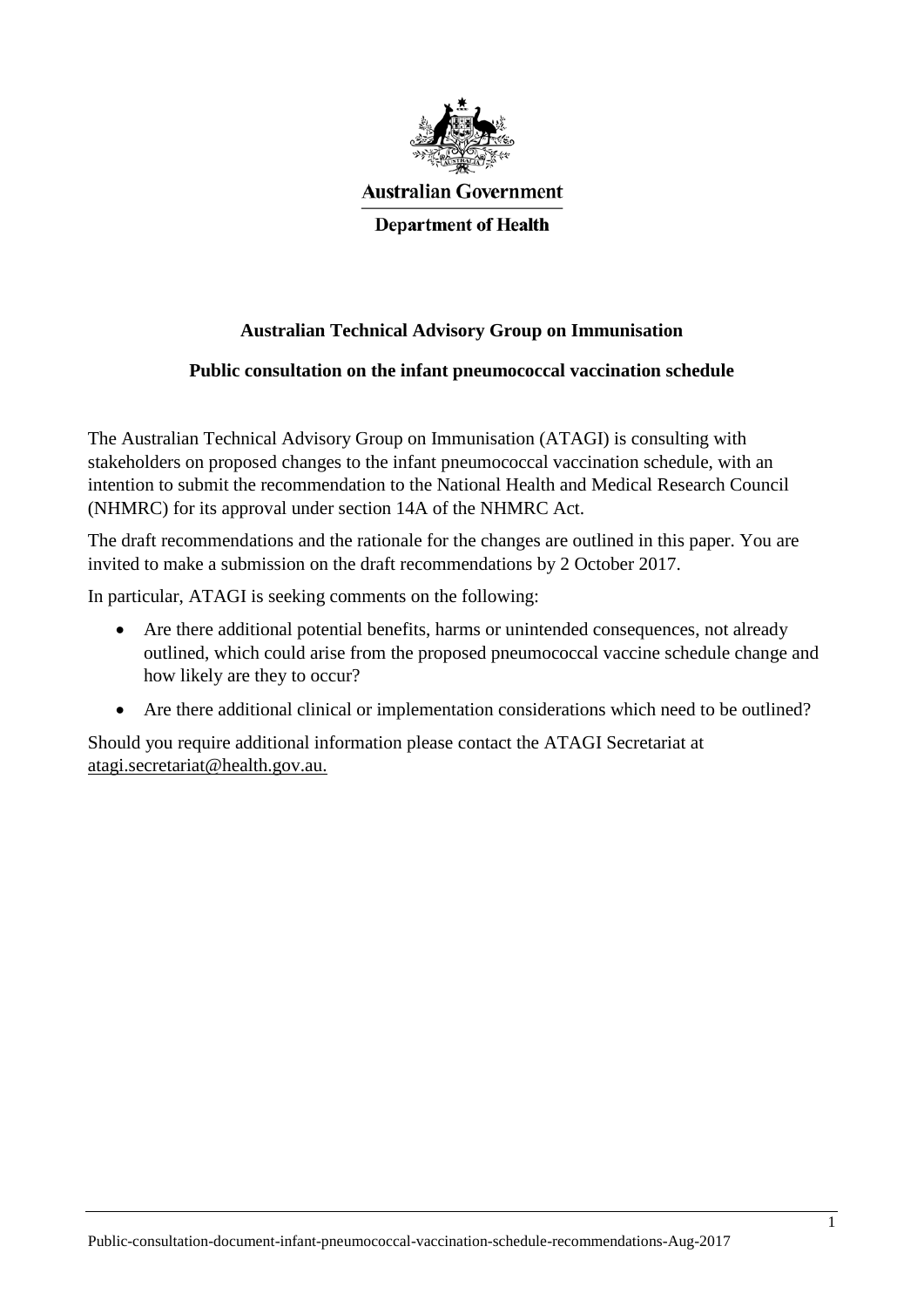### **Summary**

The Australian Technical Advisory Group on Immunisation (ATAGI), which advises the Australian Government on clinical recommendations for vaccinations, is proposing changes to the vaccination schedule used for the 13-valent pneumococcal conjugate vaccine (13vPCV; Prevenar 13) for Australian children. The changes are being proposed to improve protection in children beyond 12 months of age in whom an increasing number of episodes of invasive pneumococcal disease (IPD) have been observed, despite being fully vaccinated according to the current recommendation.

The total number of 13vPCV doses will remain unchanged. The current recommendation of three doses for the majority of children and four doses for specified at-risk groups will be continued. The main change proposed is to move the third dose of the 13vPCV vaccine (currently given at 6 months of age) to 12 months of age for those children who are recommended to receive three doses. Children who are currently recommended to receive four doses will continue to receive a dose at 6 months of age due to their increased risk of IPD. However, it is proposed that the fourth dose is given at 12 months of age rather than the currently recommended 12–18 months of age.

In addition to improving protection in vaccinated children, the proposed changes are expected to lead to considerable improvement in disease control in older unvaccinated populations through better indirect (herd) protection. Following on from this change, revised schedules are proposed for catch-up doses in those who miss 13vPCV doses at the recommended schedule points. Moving the current third dose from 6 months to 12 months of age may reduce protection between the ages of 6 and 12 months, but any increase in disease as a result is estimated to be low and expected to disappear with time.

### **Rationale**

Most children in Australia are currently recommended to receive three doses of a vaccine against pneumococcal disease at 2, 4 and 6 months of age. The vaccine, called the 13-valent pneumococcal conjugate vaccine (13vPCV; Prevenar 13), has been highly effective in reducing pneumococcal disease in children. Despite this, ATAGI now considers there to be clear evidence to suggest that a dose of 13vPCV in the second year of life (booster dose) is critical to further increase both direct and indirect benefits of the childhood 13vPCV program for all Australians. The main reasons for this conclusion are:

- Cases of 13 vPCV vaccine failures in toddlers older than 12 months continue to occur at higher rates than seen in other countries that provide a booster dose of 13vPCV during the second year of life. These vaccine failures were children diagnosed with IPD due to serotypes covered in 13vPCV who had received three infant doses of 13vPCV (at 2, 4, 6 months of age). Although not all children who are vaccinated will be protected, the evidence shows that some children in Australia who have received three doses of 13vPCV in accordance with the current schedule are not being adequately protected beyond the first year of life.
- Other countries that provide a dose of 13vPCV during the second year of life are seeing greater benefits from herd immunity than is currently being achieved in Australia. This is reflected in a lower number of IPD cases due to vaccine serotypes among unvaccinated children and adults. The experience in other countries shows that by providing better protection during the second year of life, Australia also has the potential to reduce the risk of unvaccinated individuals getting IPD due to the serotypes in the 13vPCV.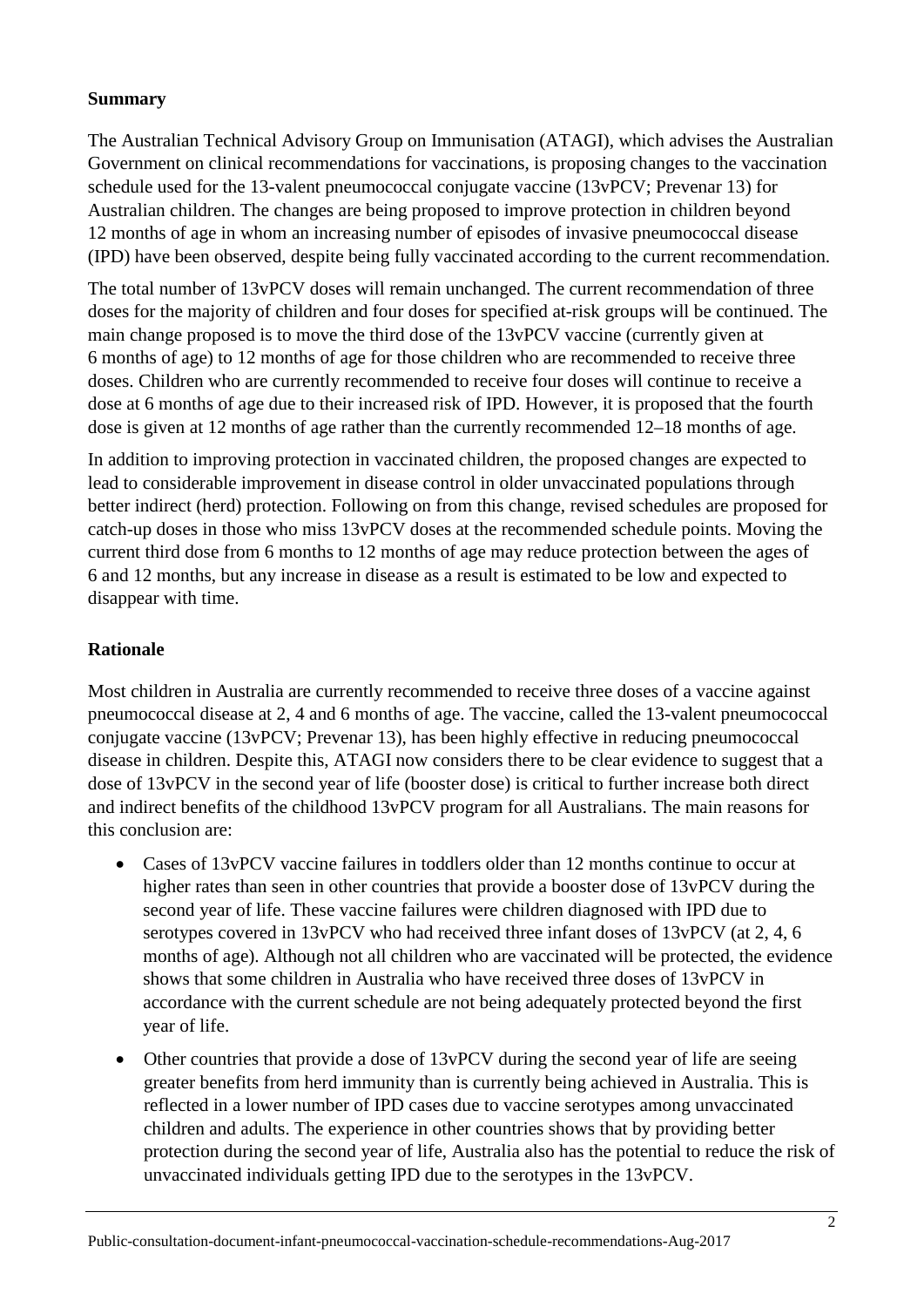ATAGI proposes changes to the childhood pneumococcal vaccination schedule so that children currently recommended to receive three infant doses of 13vPCV (at 2, 4 and 6 months of age) instead receive two infant doses (at 2 and 4 months of age) followed by a second year of life booster dose at 12 months of age. It is expected that this change will significantly improve both the direct and indirect protection provided by the childhood 13vPCV program.

Any potential decline in direct protection in infancy due to shifting the third infant dose to the second year of life will have the greatest impact on children with an increased risk of IPD. For children with at-risk conditions for pneumococcal disease and for Aboriginal and Torres Strait Islander children living in the Northern Territory (NT), Queensland (QLD), South Australia (SA) and Western Australia (WA), the current four-dose schedule (three infant doses at 2, 4 and 6 months of age with a second year of life booster) is to be continued. Regarding the timing of the booster dose, 12 months of age is preferred to 12–18 months in order to shorten the interval between the completion of the primary course and the booster dose. Implementing a nationally consistent schedule point for the fourth dose (i.e. at 12 months of age) is expected to contribute to higher vaccination rates through consistent promotion of the infant pneumococcal vaccine schedule.

#### **Recommendations**

#### **1. ATAGI proposes the following recommendations for 13vPCV use in children (Table 1)**

| <b>Cohort</b>                                                                                           |                                                                           | <b>Schedule in current</b><br>recommendation*            | <b>Schedule in proposed</b><br>recommendation |  |
|---------------------------------------------------------------------------------------------------------|---------------------------------------------------------------------------|----------------------------------------------------------|-----------------------------------------------|--|
|                                                                                                         | All children in ACT.<br>NSW, TAS or VIC                                   | $3+0$                                                    | $2+1$<br>$(2, 4$ and 12 months)               |  |
| Children without underlying<br>medical conditions<br>associated with increased<br>risk of IPD           | Non-Indigenous children<br>in NT, QLD, SA or WA                           | $(2, 4$ and 6 months)                                    |                                               |  |
|                                                                                                         | Aboriginal and Torres<br>Strait Islander children in<br>NT, QLD, SA or WA | $3+1$<br>$(2, 4, 6 \text{ and } 12 - 18 \text{ months})$ | $3+1$<br>$(2, 4, 6$ and 12 months)            |  |
| All children with underlying medical conditions<br>associated with increased risk of IPD (Attachment A) |                                                                           | $3+1$<br>$(2, 4, 6$ and 12 months)                       | $3+1$<br>$(2, 4, 6$ and 12 months)            |  |

*Table 1***:** Comparison of current and proposed ATAGI recommendations for 13vPCV schedules in children

\* See *The Australian Immunisation Handbook* Chapter 4.13 Pneumococcal disease, section 4.13.7 'Recommendations'. [http://www.immunise.health.gov.au/internet/immunise/publishing.nsf/Content/Handbook10-home~handbook10part4~handbook10-4-13](http://www.immunise.health.gov.au/internet/immunise/publishing.nsf/Content/Handbook10-home%7Ehandbook10part4%7Ehandbook10-4-13)

- a) All children, except those specified in (b) below, should receive three doses of 13vPCV at 2, 4 and 12 months of age (called '2+1' schedule) instead of the current schedule with doses at 2, 4 and 6 months of age (called '3+0' schedule).
- b) The following population groups at increased risk of pneumococcal infection should continue to receive four doses of  $13vPCV$  at 2, 4, 6 and 12 months<sup> $\wedge$ </sup> of age (called '3+1' schedule):
	- i. Aboriginal and Torres Strait Islander children living in the NT, QLD, SA and WA
	- ii. Children with underlying medical conditions associated with an increased risk of IPD (see Attachment A).

^ Note the preferred schedule point for the fourth (last) 13vPCV dose is age 12 months rather than 18 months.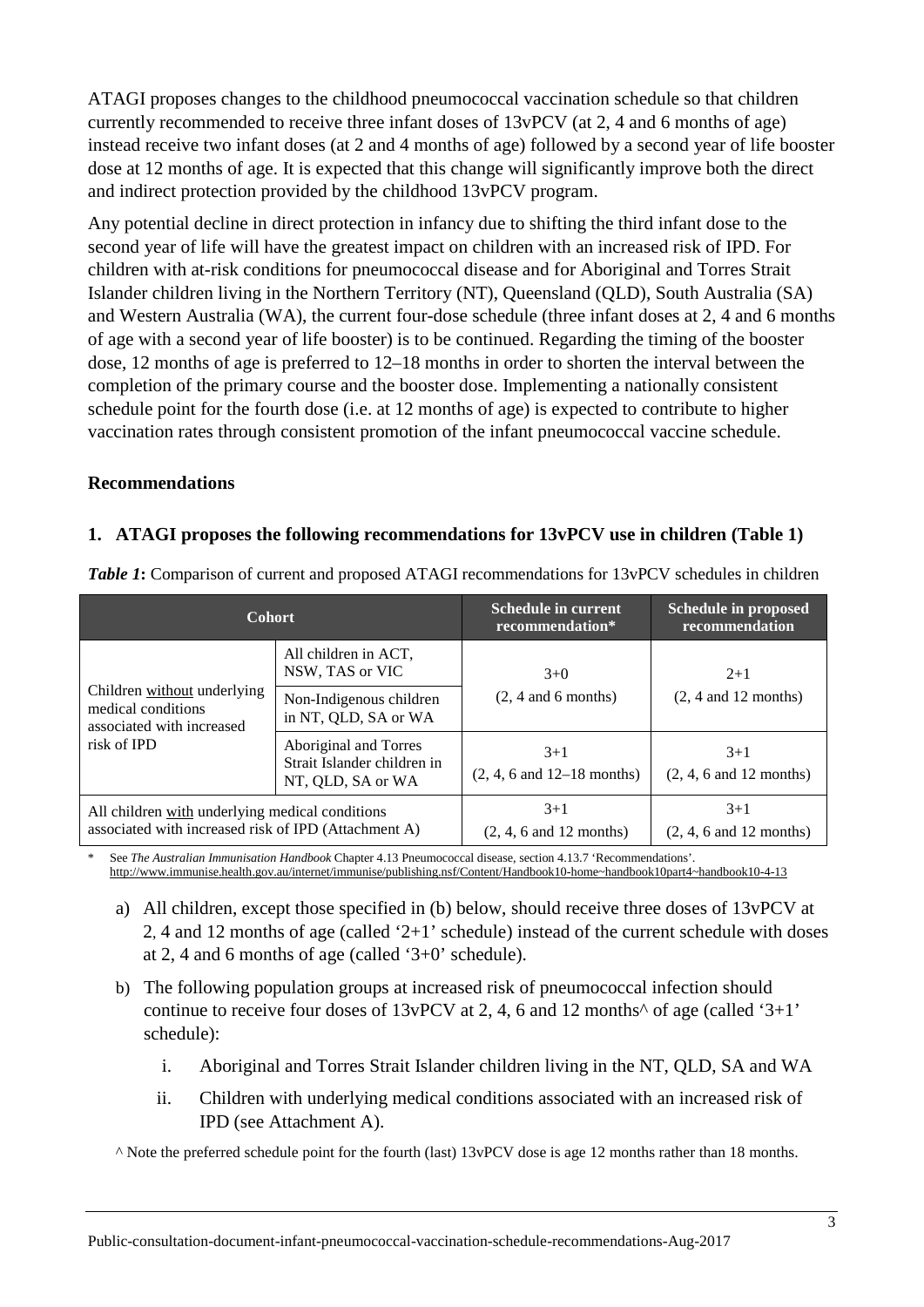### **2. ATAGI proposes the following recommendations for catch-up use of 13vPCV in children (Tables 2a & 2b)**

Schedules for catch-up doses of 13vPCV for children aged  $\leq$  years who have not received any pneumococcal conjugate vaccine (PCV) doses or who have only received incomplete courses of PCVs are covered in Tables 2a (for all children with medical condition(s) increasing IPD risk and Aboriginal and Torres Strait Islander children in NT, QLD, SA or WA) and 2b (for all other children).

*Table 2a:* Catch-up schedule for 13vPCV for Aboriginal and Torres Strait Islander children living in NT, QLD, SA or WA ONLY, and all children with any medical condition(s)\* associated with an increased risk of invasive pneumococcal disease (IPD), aged <5 years

| <b>Number of</b>          | Age at         | Age when previous dose of any $PCV^{\dagger}$ was given | Recommendations <sup>‡</sup> |              |                                       |  |
|---------------------------|----------------|---------------------------------------------------------|------------------------------|--------------|---------------------------------------|--|
| doses given<br>previously | presentation   | 1st dose                                                | 2nd dose                     | 3rd dose     | Number of further<br>dose(s) required |  |
| No previous               | $<$ 12 months  |                                                         |                              |              | $4^{\$}$                              |  |
| doses                     | $12-59$ months |                                                         |                              |              | $\overline{2}$                        |  |
| 1 previous dose           | $<$ 12 months  | Any age                                                 |                              |              | $3^{\S}$                              |  |
|                           |                | $<$ 12 months                                           |                              |              | $2^{\$}$                              |  |
|                           | $12-59$ months | $\geq$ 12 months                                        |                              |              | 1                                     |  |
| 2 previous doses          | $<$ 12 months  | Any age                                                 | Any age                      |              | $2^{\$}$                              |  |
|                           | $12-59$ months | $<$ 12 months                                           | $<$ 12 months                |              | $2^{\$}$                              |  |
|                           |                |                                                         | $>12$ months                 |              | 1                                     |  |
|                           |                | $>12$ months                                            | $>12$ months                 |              | None                                  |  |
| 3 previous doses          | $<$ 12 months  | Any age                                                 | Any age                      | Any age      | $1^{\frac{8}{3}}$                     |  |
|                           | $12-59$ months | $<$ 12 months                                           | $<$ 12 months                | Any age      | 1                                     |  |
|                           |                |                                                         | $\geq$ 12 months             | $>12$ months | None                                  |  |

\* Recommendations for vaccination of haematopoietic stem cell transplant (HSCT) recipients differ: a separate table for revaccination following HSCT in children and adults will be included in upcoming updates to *The Australian Immunisation Handbook*.

† Prior PCV doses may have been given as 7vPCV (e.g. from overseas), 10vPCV or 13vPCV. Use 13vPCV as the vaccine formulation for catch-up doses, regardless of which formulation of PCV the child received previously.

Where possible, align doses with the standard schedule points at 2, 4 and 6 months of age for infants. The minimum interval between dose(s) is 1 month if aged <12 months, and 2 months if aged  $\geq$ 12 months.

§ The last dose should be given after the child reaches 12 months of age (as a booster dose) with a minimum interval of 2 months after the previous dose of PCV.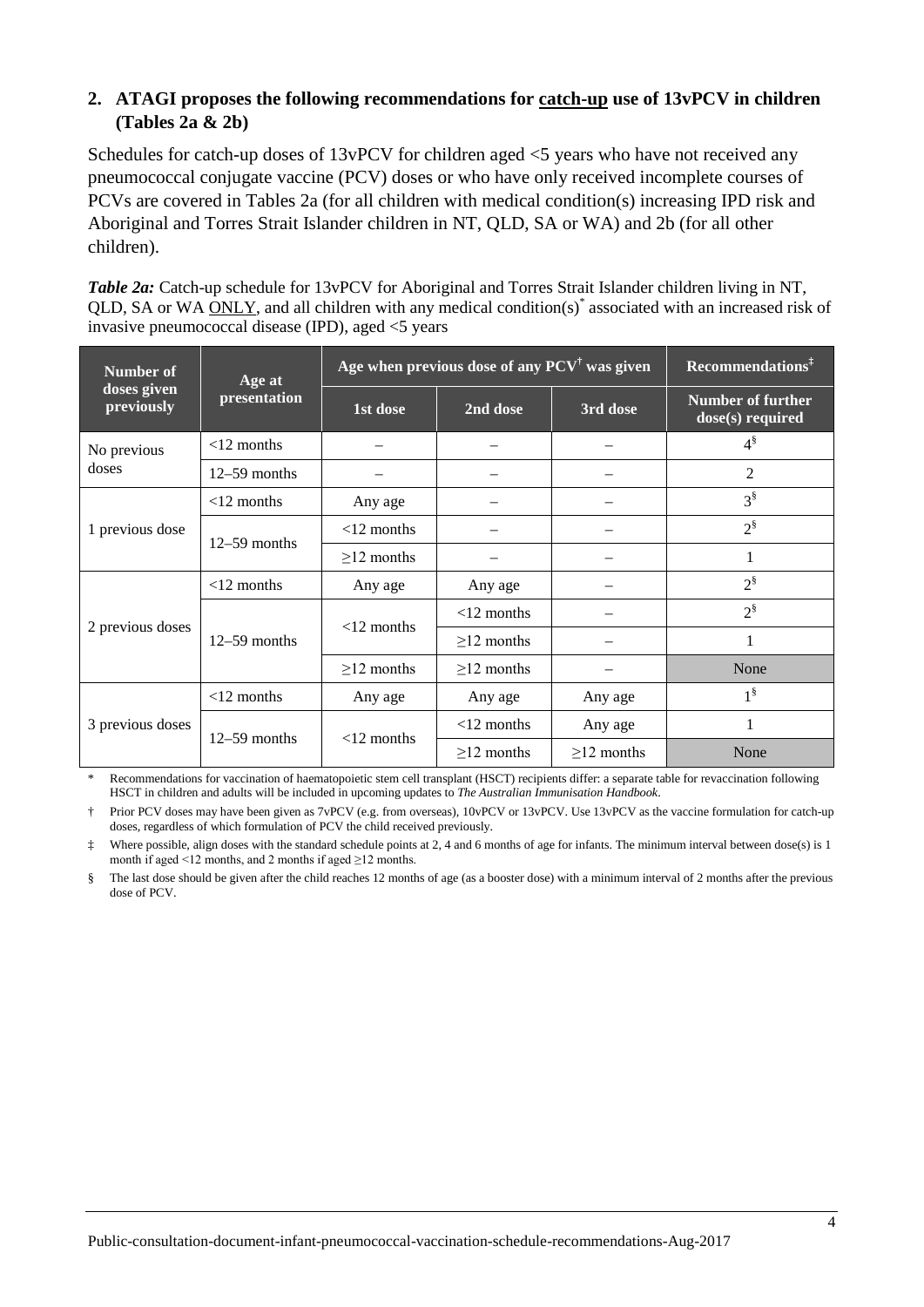| Number of                 | Age at         | Age when previous dose of any PCV* was given | <b>Recommendation</b> <sup>†</sup> |               |                                       |  |
|---------------------------|----------------|----------------------------------------------|------------------------------------|---------------|---------------------------------------|--|
| doses given<br>previously | presentation   | 1st dose                                     | 2nd dose                           | 3rd dose      | Number of further<br>dose(s) required |  |
| No previous               | $<$ 12 months  |                                              |                                    |               | $3^{\ddagger}$                        |  |
| doses                     | $12-59$ months |                                              |                                    |               | 1                                     |  |
| 1 previous dose           | $<$ 12 months  | $<$ 12 months                                |                                    |               | $2^{\ddagger}$                        |  |
|                           | $12-59$ months | $<$ 12 months                                |                                    |               | 1                                     |  |
|                           |                | $\geq$ 12 months                             |                                    |               | None                                  |  |
| 2 previous doses          | $<$ 12 months  | $<$ 12 months                                | $<$ 12 months                      |               | $1^{\ddagger}$                        |  |
|                           | $12-59$ months | $<$ 12 months                                | $<$ 12 months                      |               | 1                                     |  |
|                           |                |                                              | $>12$ months                       |               | None                                  |  |
| 3 previous doses          | $<$ 12 months  | $<$ 12 months                                | $<$ 12 months                      | $<$ 12 months | $1^{\ddagger}$                        |  |
|                           | $12-59$ months | Any age                                      | Any age                            | $>12$ months  | None                                  |  |

*Table 2b:* Catch-up schedule for 13vPCV for all other children aged <5 years (not covered in Table 2a)

Prior PCV doses may have been given as 7vPCV (e.g. from overseas), 10vPCV or 13vPCV. Use 13vPCV as the vaccine formulation for catch-up doses, regardless of which formulation of PCV the child received previously.

Where possible, align doses with the standard schedule points at 2 months and 4 months of age for infants aged  $\leq$  months. The minimum interval between dose(s) is 1 month if aged <12 months, and 2 months if aged  $\geq$ 12 months.

‡ The last dose should be given after the child reaches 12 months of age (as a booster dose) with a minimum interval of 2 months after the previous dose of 13vPCV.

#### **3. Research evidence**

#### **Recommendation 1: 13vPCV infant schedule**

ATAGI has been monitoring the number of notified IPD cases due to serotypes in 13vPCV occurring in three-dose recipients since the introduction of 13vPCV in mid-2011. By December 2015, it had become clear that the number of breakthrough cases in children receiving the 3+0 schedule had steadily increased each year over the first 4 years of 13vPCV use on the National Immunisation Program (NIP). In 2015 alone, there were 41 cases of 13vPCV breakthrough disease, 5 more than the previous year. Breakthrough cases were predominantly due to serotypes 19A (57%) and 3 (27%). The majority (94%) of cases occurred in children aged 12 months or older (Table 3).

|                 | Age group (months) |           |           |           |           |              |  |  |
|-----------------|--------------------|-----------|-----------|-----------|-----------|--------------|--|--|
| <b>Serotype</b> | <12                | $12 - 24$ | $24 - 36$ | $36 - 48$ | $48 - 60$ | <b>Total</b> |  |  |
| 1               |                    |           |           |           |           |              |  |  |
| 3               | 3                  | 15        | 8         | 3         |           | 29           |  |  |
| 6A              |                    |           |           |           |           |              |  |  |
| 7F              |                    |           |           |           |           |              |  |  |
| 19A             | $\overline{2}$     | 38        | 14        | 6         | 2         | 62           |  |  |
| 19F             | $\overline{c}$     | 9         | 3         |           |           | 14           |  |  |
| <b>Total</b>    | 7(6%)              | 63(58%)   | 27(25%)   | 9(8%)     | 2(2%)     | 108 (100%)   |  |  |

*Table 3:* Age groups and serotypes of 13vPCV (3+0 dose) vaccine failures up to 31 December 2015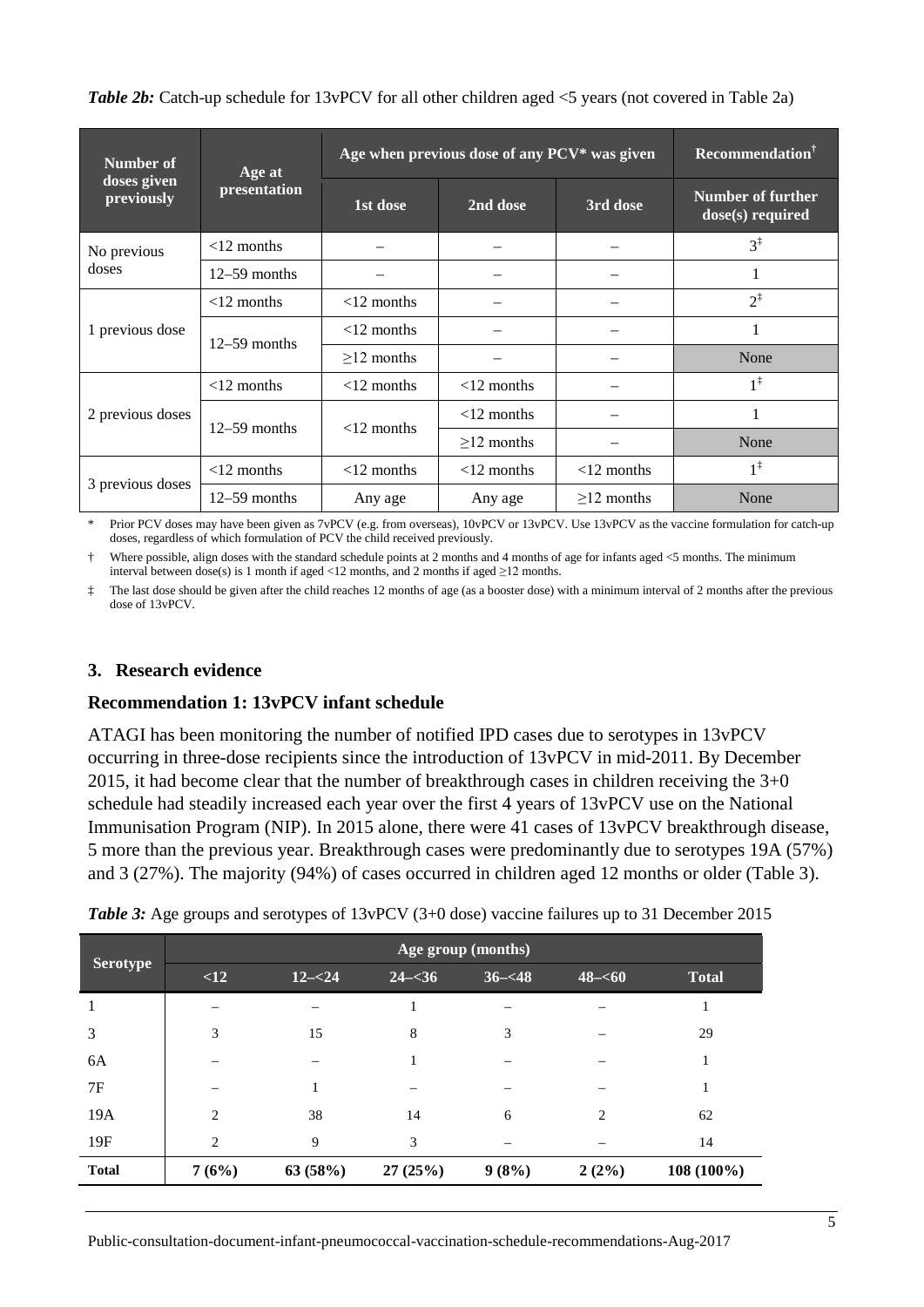ATAGI has taken two approaches to evaluate this apparent increase.

- 1. Comparison of cases during the 13vPCV program with cases during the 2006–2012 7vPCV (the vaccine against pneumococcal disease used prior to 2011) program: 3+0 dose breakthrough cases during the 7vPCV era were relatively stable at an average of 4.6 per year, primarily due to serotype 19F.
- 2. Review of experience in countries with similar longevity of pneumococcal conjugate vaccine use and high quality surveillance but using alternate schedules for  $13vPCV$  (3+1) in the USA and 2+1 in the UK): Published and unpublished data (provided in confidence by Public Health England [UK] and Centers for Disease Control and Prevention [USA]) were reviewed. The comparison across all three schedules showed better protection in children aged 1 year and older following schedules that included a booster dose in the second year of life. This is because immunity wanes following completion of the primary series; administration of a booster dose results in vigorous antibody responses that enhance the degree and duration of protection. This higher level of immunity achieved by second year of life boosting has also been associated with improved herd protection of older age groups.

Based on these considerations, the 2+1 schedule (doses at ages 2, 4 and 12 months) is the preferred option for the majority of the population (all children in ACT, NSW, TAS and VIC and non-Indigenous children in NT, QLD, SA and WA) as it is *rapidly implementable* given the number of total doses recommended would remain unchanged. Also, comparison of US and UK data suggested that the incremental benefit of a  $3+1$  schedule over the  $2+1$  schedule in preventing vaccine-type disease was minimal and likely to decrease over time.

## *Historical background to the 3+0 schedule*

The 3+0 schedule was introduced for non-Indigenous children without specific underlying medical conditions associated with increased risk of IPD in 2005. This decision was based on a lack of evidence of incremental benefit from a fourth dose in clinical trials and the much higher incidence of pneumococcal meningitis in the first year of life (i.e. focused on direct protective effects).

In 2011, 13vPCV replaced 7vPCV in the childhood pneumococcal vaccination program under the NIP. After considering the evidence available at the time, the schedule of three primary doses (at 2, 4 and 6 months of age) without a second year of life booster dose (i.e. a 3+0 schedule) was maintained for non-Indigenous children without specific underlying medical conditions associated with increased risk of IPD.

A fourth dose (booster) of 13vPCV replaced the 23-valent pneumococcal polysaccharide vaccine (23vPPV) recommended for Aboriginal and Torres Strait Islander children living in the NT, QLD, SA and WA, and the fourth 13vPCV dose was also recommended to children with underlying atrisk conditions for IPD.

## *Impact of the use of 13vPCV in the 3+0 schedule in Australia on incidence of IPD in the population*

The introduction of 13vPCV resulted in a large reduction in the number of cases of IPD due to vaccine serotypes in all age groups.<sup>[1](#page-9-0)</sup> The rates of IPD due to the additional serotypes in 13vPCV that were not in the 7vPCV (13v-non7v serotypes) declined by 70% in children  $\langle 2 \rangle$  years of age and by 49% in adults  $\geq 65$  years of age from 2009 to 2014.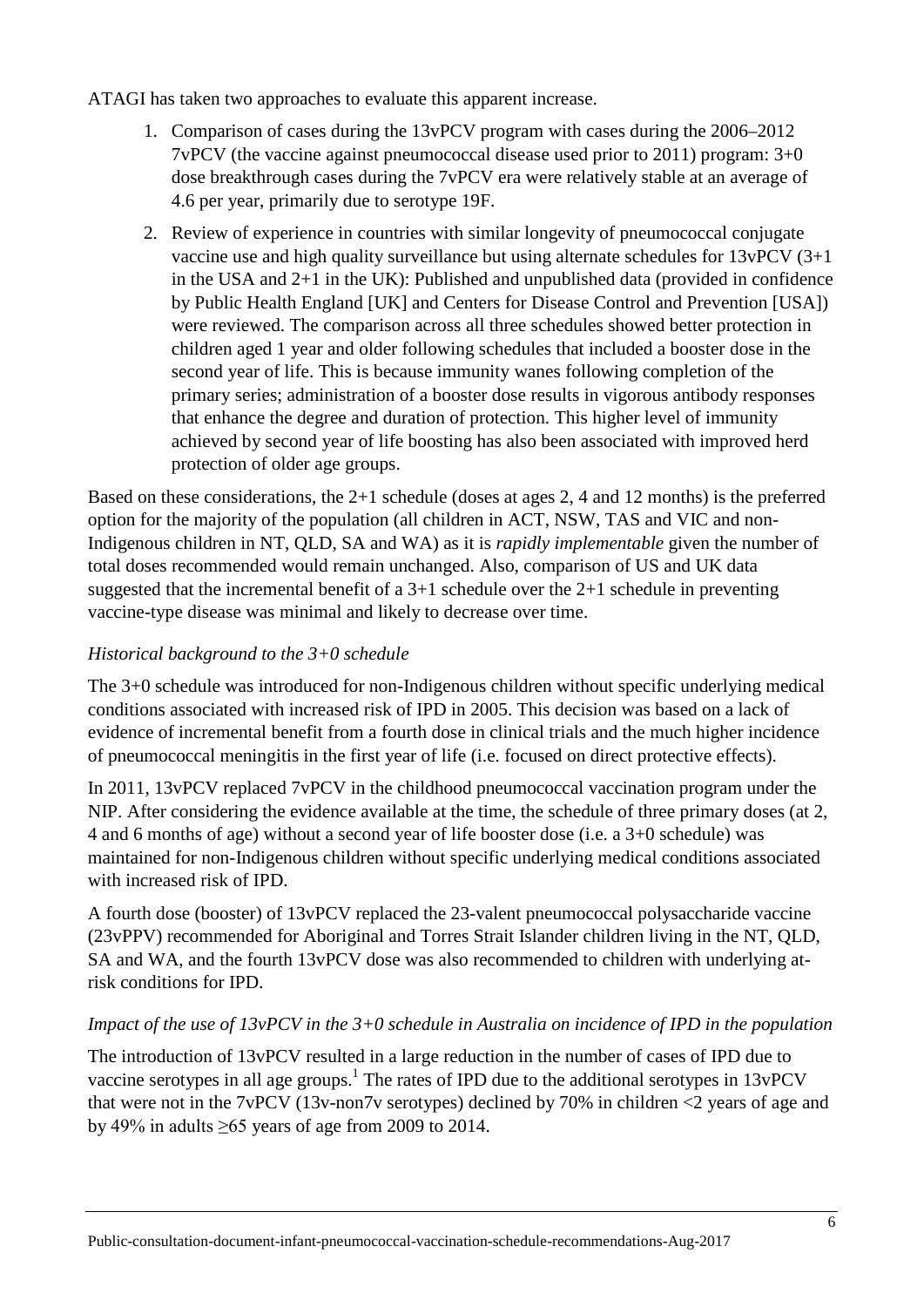The number of cases of meningitis due to 13vPCV serotypes in children between 6 and 12 months of age decreased from 10 cases in the 3 years before 13vPCV introduction to none in 2012–2014, confirming that the 3+0 schedule provided strong direct protection for infants against IPD.

*Potential impact of a change in the childhood 13vPCV schedule from 3+0 to 2+1*

## *a) Against breakthrough cases of IPD*

In a comparable period of 13vPCV use, the rate of breakthrough IPD in children  $\geq$ 12 months of age was substantially higher in Australian children (rate of 3.4 cases per 100,000) than in children in the UK ([2](#page-9-1)+1 schedule, rate of 0.7 cases per 100,000).<sup>2</sup> Extrapolation of 13vPCV breakthrough IPD case counts in the UK, following adjustment for birth cohort size, provides a crude estimate of expected breakthrough cases if a 2+1 schedule were to be used, instead of the current 3+0 schedule, in Australia (Table 4).

*Table 4:* Breakthrough cases of 13vPCV IPD in the UK and Australia\* – observed case counts from both populations, and imputed figures for the anticipated Australian experience using a 2+1 schedule based on UK incidence data

|                                                  | Age $<$ 12 months                |                | Age $\geq$ 12 months             |                | <b>Total</b>                     |                |
|--------------------------------------------------|----------------------------------|----------------|----------------------------------|----------------|----------------------------------|----------------|
| <b>Schedule</b>                                  | <b>Severe</b><br>$IPD^{\dagger}$ | <b>All IPD</b> | <b>Severe</b><br>$IPD^{\dagger}$ | <b>All IPD</b> | <b>Severe</b><br>$IPD^{\dagger}$ | <b>All IPD</b> |
| AUS (observed, $3+0$ schedule)                   |                                  | 7              | 24                               | 101            | 25                               | 108            |
| UK (observed, $2+1$ schedule)                    | 19                               | 41             | 18                               | 28             | 37                               | 69             |
| AUS (imputed, $2+1$ schedule <sup>‡</sup> )      | 8                                | 18             | 8                                | 12             | 16                               | 30             |
| AUS (difference between imputed<br>and observed) | $+7$                             | $+11$          | $-16$                            | $-89$          | $-9$                             | $-78$          |

\* Observation periods: for UK 2011–2014; for Australia 2012–2015

† Includes pneumococcal meningitis and pneumonia with empyema/effusion

‡ Crude extrapolation to estimate number expected if 2+1 schedule was used instead of 3+0 schedule in this period by accounting for the difference in birth cohort sizes of 700,000 in the UK and 300,000 in Australia  $\left[ n \times \frac{3}{7} \right]$ , rounded to nearest whole number

Had a 2+1 schedule been used during the past 4 years for 13vPCV, it is estimated that a total of 78 additional cases of IPD in vaccinated children would have been averted. Among children aged  $\geq$ 12 months, 89 fewer cases of breakthrough IPD would have occurred over the 4-year period if a 2+1 schedule was used, with 16 (4 per year) being more severe disease (i.e. either pneumococcal meningitis or pneumonia with empyema).

Whereas a shift to a 2+1 schedule could have averted an estimated 89 cases among children aged  $\geq$ 12 months, crude estimates suggest this may have been offset by 11 more breakthrough disease cases in infants between the ages of 6 months and 12 months (seven of these being severe disease) over 4 years. This translates to two additional cases of severe IPD per year in children <12 months of age among 300,000 children who would have received two doses by 6 months of age. It should be noted that these estimates do not consider the potential for improved herd protection following administration of a routine booster dose, which would be anticipated to reduce transmission and hence the number of cases across the age spectrum (see below).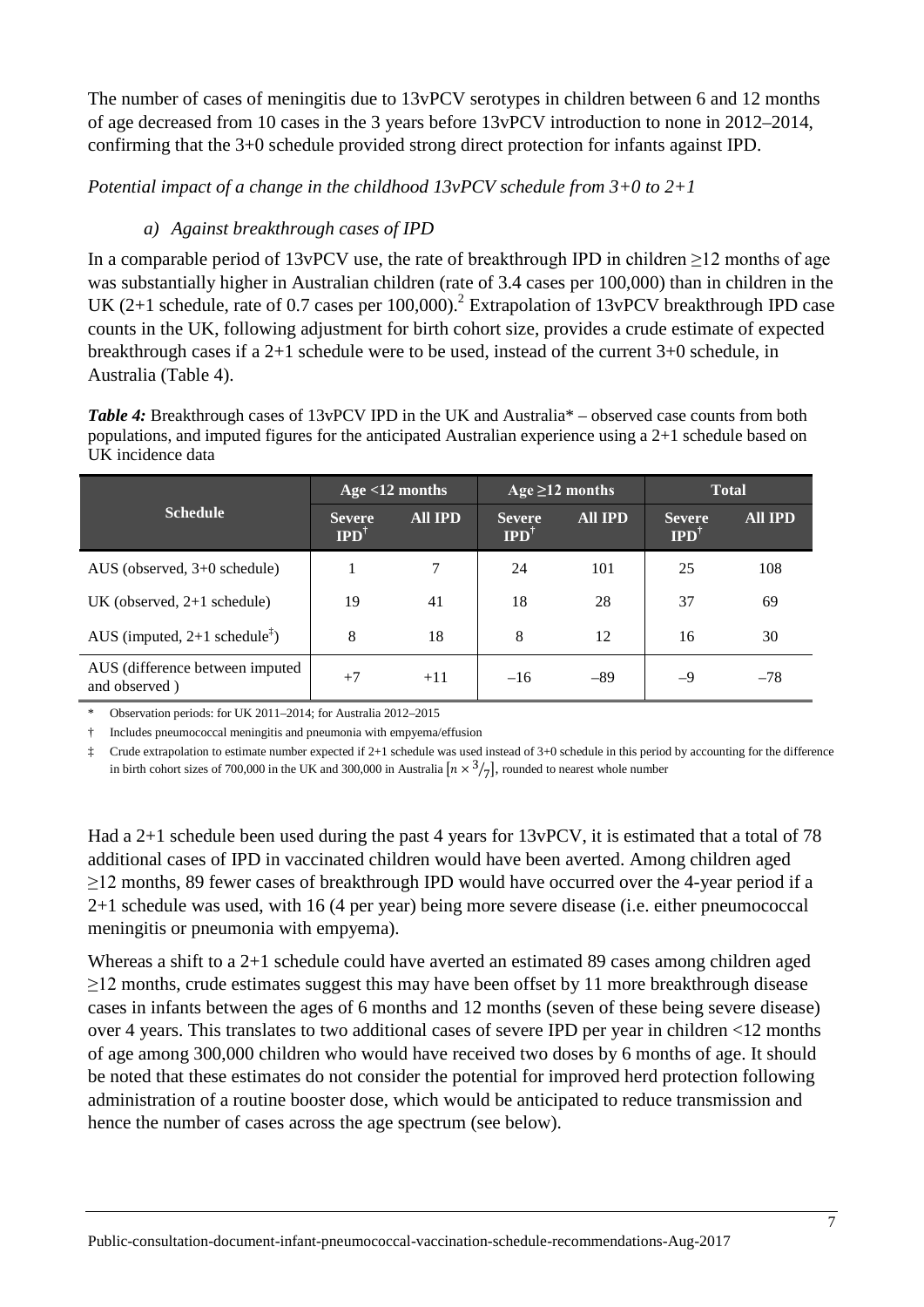### *b) Against population IPD incidence*

Although the reductions in incidence of IPD due to vaccine serotypes at population level following 13vPCV introduction is considerable in Australia, the impact in terms of proportional reduction in IPD incidence has been substantially greater in the UK (using a 2+1 schedule) over a similar period of vaccine use.

In the 2–4 years age group, the reduction in IPD due to 13v-non7v serotypes in Australia was statistically significantly less than that observed in the UK, after 5 years of 13vPCV use. The decline in 13v-non7v serotypes was also less in all adult age groups, especially in the 15–44 years age group. Among individual serotypes, only 19A IPD had significant reductions across all age groups in Australia, while in the UK, significant reductions were also seen in serotypes 7F and 3.

When age-specific reductions in IPD incidence rates in the UK (using a 2+1 schedule) were used to impute incidence rates in Australia, it was estimated that, had the 2+1 schedule been used in Australia over the same time period, a total of approximately 270 fewer cases of 13vPCV serotype IPD would have been observed in the fifth year after 13vPCV introduction.

## **Recommendation 2: 13vPCV catch-up schedule**

The recommended catch-up schedules for 13vPCV vaccinations for children who are unvaccinated or only partially vaccinated were revised using the same principles as for routine vaccinations (i.e. using  $2+1$  or  $3+1$  schedules in respective populations). ATAGI has focused on simplifying catch-up schedules, considering feedback received from providers, in order to improve compliance.

In clinical trials, among pneumococcal vaccine naïve toddlers, a single dose of 13vPCV at age 24– 72 months provided sufficient antibody responses for protection against IPD for each individual 13vPCV type. It is expected that toddlers aged 12–24 months without at-risk conditions would also develop adequate levels of antibodies for protection against vaccine-type IPD following a single 13vPCV dose. For children with increased risk of IPD, including Aboriginal and Torres Strait Islander children in NT, QLD, SA and WA, an additional dose is recommended due to the higher disease burden and the possibility of lower antibody responses.

## **4. Additional key information**

## **Benefits/Harms**

There are two key benefits from the proposed changes to the infant pneumococcal schedule:

- 1. Moving the third dose to 12 months of age will lead to an even greater reduction in IPD incidence in the second year of life with substantially fewer cases of breakthrough IPD overall.
- 2. A nationally consistent four-dose schedule for those with increased risk of IPD will support program delivery by enabling nationally consistent messaging and promotion for eligible cohorts and decreasing variation in practice in the national program.

There are two potential concerns that may arise from the proposed amendments to the infant pneumococcal vaccine schedule:

1. While there would be an overall decrease in breakthrough cases, there is a potential risk of vaccine-type IPD in children aged 6 to 12 months due to these children having received only two doses at 2 and 4 months (down from three doses). This risk is estimated to be small when considering the UK data; however, it is acknowledged that there are limitations in simplistic imputation of UK data to the Australian context.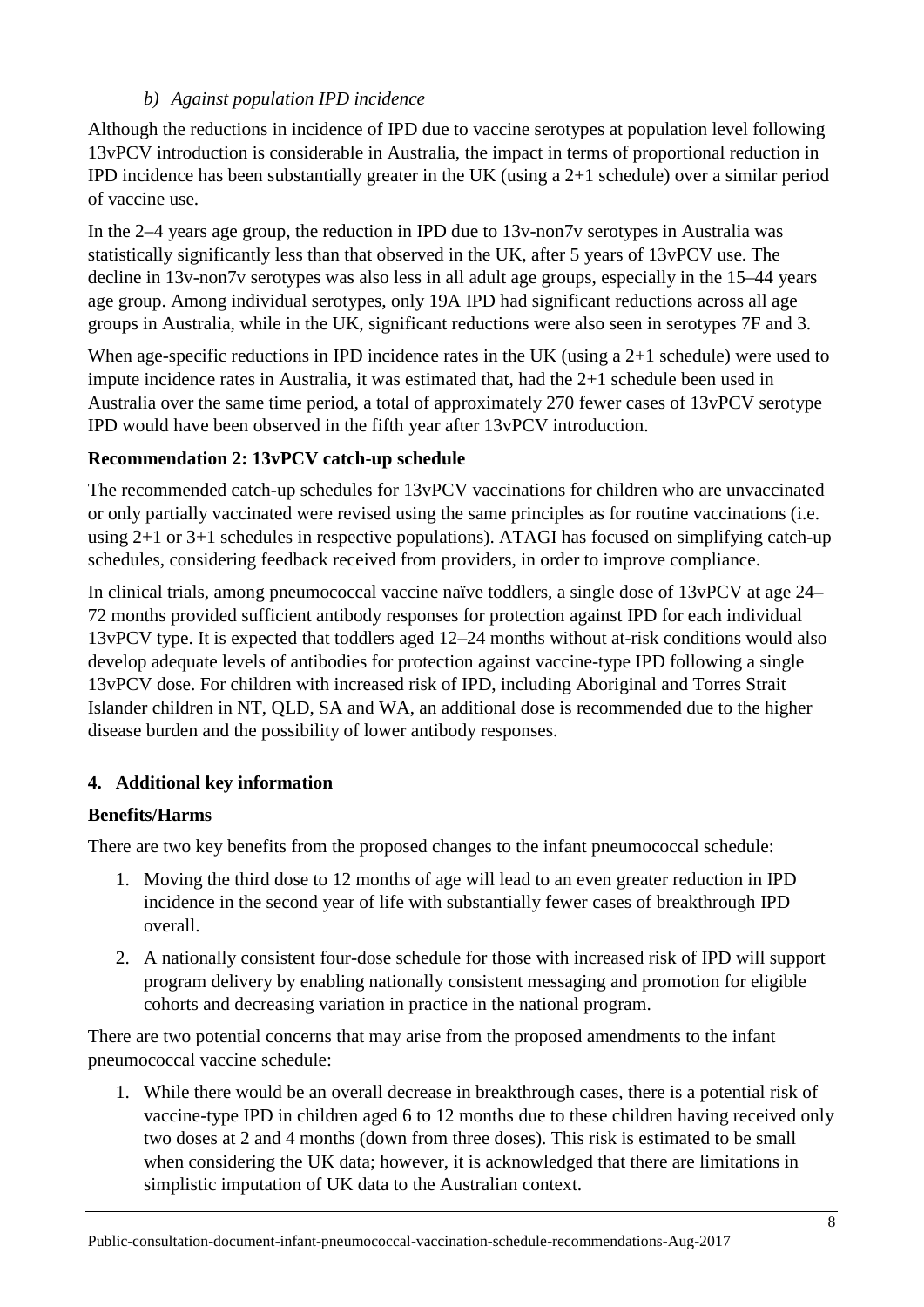2. While it is possible that children who are recommended to receive four doses (i.e. a 3+1 schedule that maintains a three-dose primary course in infancy) may miss the third dose provided at 6 months of age, it is not possible to quantify this risk. Moreover, this potential risk should be balanced against the existing risk that such children do not receive their currently recommended booster dose.

ATAGI recommends maintaining a 3+1 schedule for those children at highest risk of IPD and considers this is the best strategy to mitigate the risk of breakthrough IPD at the population level.

Overall, ATAGI's review of the evidence showed that the incremental benefit for all children of a 3+1 schedule over a 2+1 schedule in preventing vaccine-type disease would be low and the longer process required to change from a 3+0 to a 3+1 schedule would lead to significant delays in timely implementation of the booster dose. ATAGI will continue to closely monitor IPD surveillance data to identify any trends.

ATAGI has also considered the implication of adding a vaccination at the 12 month schedule point, where:

- Two vaccinations are currently administered to children without underlying risk factors (including both Aboriginal and Torres Strait Islander children and non-Indigenous children in some states [ACT, NSW, VIC, and TAS]);
- Three vaccinations are administered in Aboriginal and Torres Strait Islander children in NT, QLD, SA and WA; and
- Up to six vaccinations are administered to children in specific locations of Australia (e.g. Far North Queensland) and children with underlying at-risk conditions.

The proposed move to a 2+1 schedule would affect those children currently receiving two vaccinations at the 12 month schedule point. Children in the other cohorts above already receive a dose of 13vPCV at the 12 or 18 month schedule point.

## **5. Preference and values**

Over 90% of children aged 12 months of age are fully vaccinated which shows that parents value immunisation as a means of protecting their children's health. Parents place a high value on preserving their children's health and wellbeing and also to contributing to protecting the community's wellbeing through 'community immunity'.

Amending the infant pneumococcal vaccination schedule is anticipated to result in additional protection for individuals and the wider community, including those who are not vaccinated, which is considered consistent with parental and societal expectations of the NIP.

## **6. Resources and other considerations**

Product information for 13vPCV is available at: [https://www.ebs.tga.gov.au/ebs/picmi/picmirepository.nsf/pdf?OpenAgent&id=CP-2010-PI-07066-](https://www.ebs.tga.gov.au/ebs/picmi/picmirepository.nsf/pdf?OpenAgent&id=CP-2010-PI-07066-3&d=2017080816114622483) [3&d=2017080816114622483](https://www.ebs.tga.gov.au/ebs/picmi/picmirepository.nsf/pdf?OpenAgent&id=CP-2010-PI-07066-3&d=2017080816114622483)

The Pharmaceutical Benefits Advisory Committee (PBAC) has considered the use of 13vPCV in infants, including safety, efficacy and cost effectiveness:

[http://www.pbs.gov.au/industry/listing/elements/pbac-meetings/psd/2010-](http://www.pbs.gov.au/industry/listing/elements/pbac-meetings/psd/2010-07/Pneumococcal_PREVENAR-13_PSD_Wyeth.pdf) [07/Pneumococcal\\_PREVENAR-13\\_PSD\\_Wyeth.pdf](http://www.pbs.gov.au/industry/listing/elements/pbac-meetings/psd/2010-07/Pneumococcal_PREVENAR-13_PSD_Wyeth.pdf)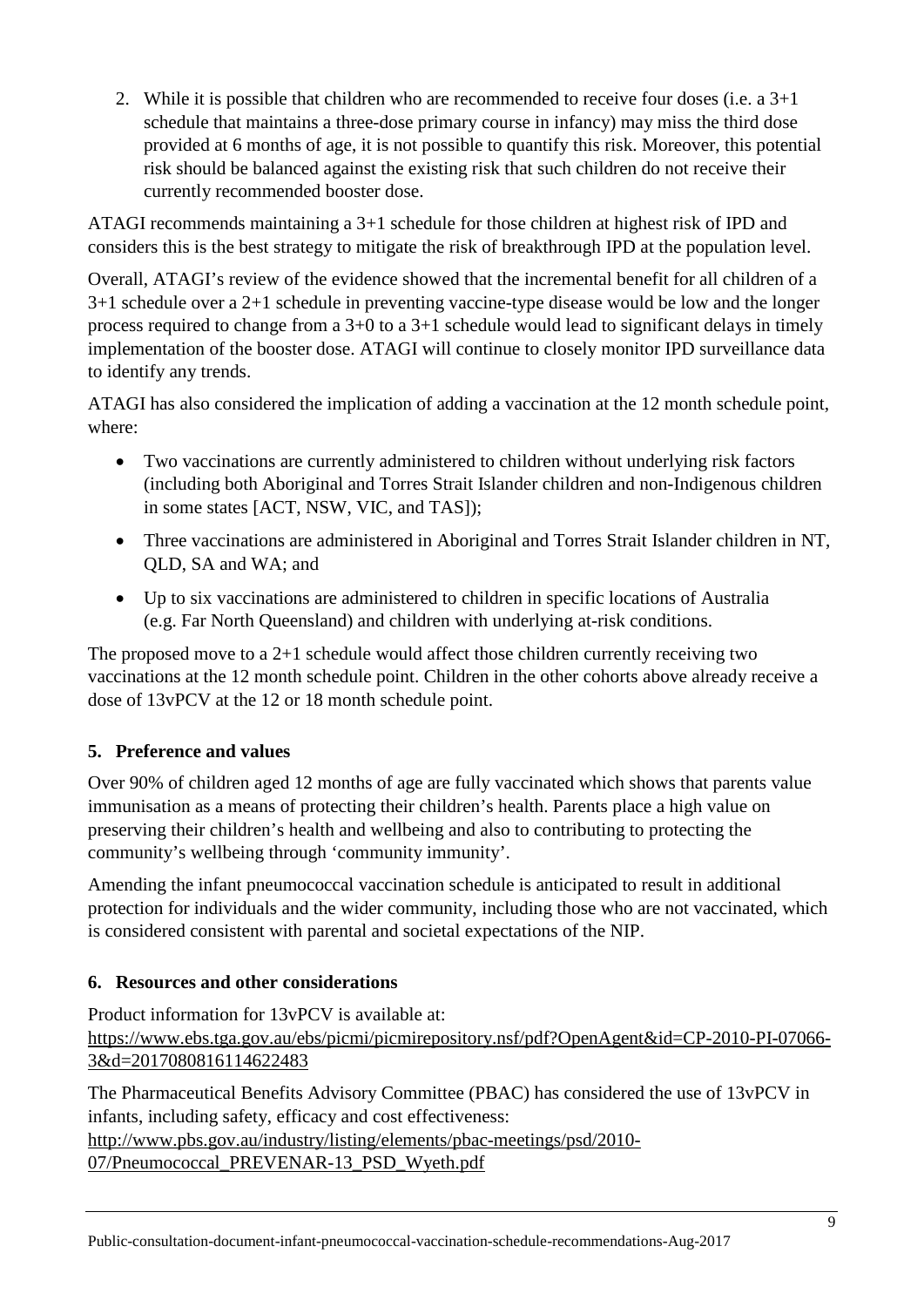#### **Practical information**

The third dose of 13vPCV could be administered concomitantly with the other two NIP-funded vaccines given at 12 months of age: the first dose of mumps-measles-rubella (MMR) vaccine and the *Haemophilus influenzae* b–meningococcal C (Hib-MenC) combined vaccine.

It is important to ensure timeliness of the 13vPCV booster dose at age 12 months to avoid any potential compromise to protection by lengthening the window between the second dose and the booster dose.

Education and communication to providers needs to be managed carefully to ensure a smooth transition and to minimise any confusion around the new schedule requirements. The change needs to be communicated to the public with the rationale clearly explained.

The eligibility for a 2+1 schedule would be defined as all children that reach 6 months of age after the schedule change comes into effect. Accordingly a cut-off birth date would be specified to identify eligible children.

*The Australian Immunisation Handbook* would be updated in 2018 with the revised recommendations for catch-up doses in children who present without having completed the age appropriate course of 13vPCV. For those children at increased risk of IPD due to underlying medical conditions who are identified after 6 months of age, a corresponding 3+1 schedule would still be recommended.

#### **References**

- <span id="page-9-0"></span>1. Jayasinghe S, Menzies R, Chiu C, Toms C, Blyth CC, Krause V, McIntyre P. Long-term impact of a " $3 + 0$ " schedule for 7- and 13-valent pneumococcal conjugate vaccines on invasive pneumococcal disease in Australia, 2002–2014. *Clinical Infectious Diseases* 2017;64:175-83. [Abstract[:https://academic.oup.com/cid/article-abstract/64/2/175/2698919/Long-term-Impact-of-a-3-0-](https://academic.oup.com/cid/article-abstract/64/2/175/2698919/Long-term-Impact-of-a-3-0-Schedule-for-7-and-13) [Schedule-for-7-and-13\]](https://academic.oup.com/cid/article-abstract/64/2/175/2698919/Long-term-Impact-of-a-3-0-Schedule-for-7-and-13)
- <span id="page-9-1"></span>2. Oligbu G, Collins S, Andrews N, Sheppard C, Fry N, Slack M, Burrow R, Ladhani SN, Characteristics and serotype distribution of childhood cases of invasive pneumococcal disease following pneumococcal conjugate vaccination in England and Wales, 2006–14. *Clinical Infectious Diseases* August 2017; Epub ahead of print. doi[:10.1093/cid/cix418.](https://doi.org/10.1093/cid/cix418) [Abstract[:https://academic.oup.com/cid/article-abstract/4077000/Characteristics-and-Serotype-Distribution-of\]](https://academic.oup.com/cid/article-abstract/4077000/Characteristics-and-Serotype-Distribution-of)

Public-consultation-document-infant-pneumococcal-vaccination-schedule-recommendations-Aug-2017